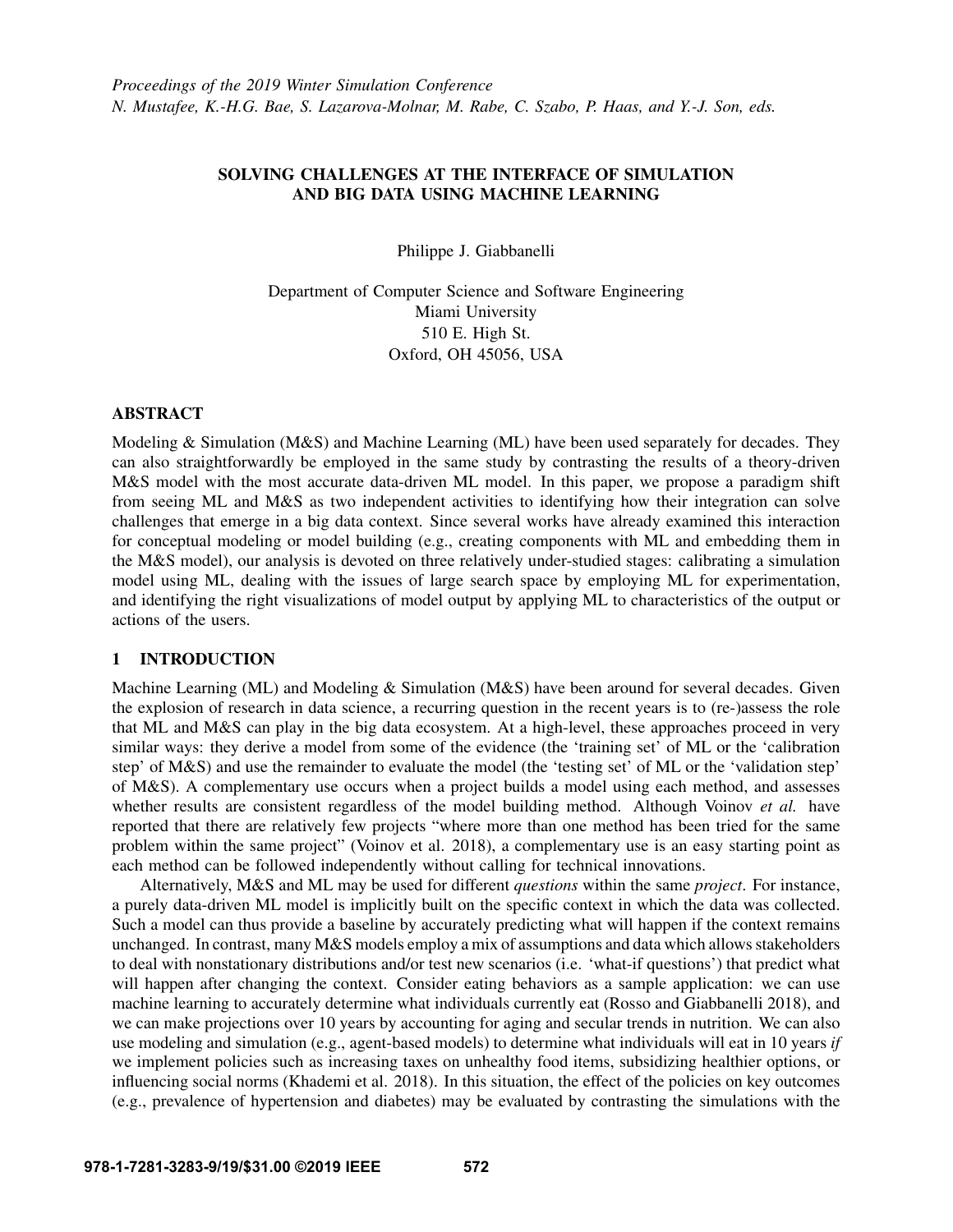most accurate projection from machine learning (e.g., through a 'difference in differences' approach). Once again, this approach does not require technical innovations as the M&S and ML model-building processes can take place independently.

Using the lens of big data, this paper promotes a paradigm shift from seeing M&S and ML as two independent model-building activities to identifying how a closer integration can help tackle specific challenges. Such integration requires a detailed understanding of both M&S and ML, for instance to use the right ML solution *given* the characteristics of data generated by M&S, or to study how a simulation model can be partially re-designed through ML. This paradigm shift is applicable to address numerous challenges. The challenge may stem from the large datasets *collected* for a project: we may have tracked thousands of individual-level factors over a large population, and we would need to extract the most relevant factors for a behavior of interest when creating an agent-based model of this population [\(Giabbanelli and Crutzen](#page-10-1) [2017\)](#page-10-1). Challenges may also stem from the data *generated* during a project: complex M&S models may produce a massive amount of data from which we need to identify patterns. Note that using ML to assist with such M&S tasks results in a *hybrid* M&S study [\(Mustafee and Powell 2018\)](#page-11-2), defined as the use of machine learning methods (or generally non-M&S methods) in one or more stages of an M&S study (e.g., implementation / model development, experimentation, conceptual modeling).

In this paper, we explain which big data challenges can arise at several stages of a M&S study, and how machine learning can be used in technically innovative ways to address some of these challenges. While a M&S study goes through several stages, several of them have already received attention when it comes to using ML and M&S. At the conceptual modeling stage, ML can help to define the structure of a model by articulating/hypothesizing relevant factors and their interactions [\(Sandhu et al. 2019\)](#page-11-3). When designing the model, some components may be trained by machine learning and embedded into the simulation model [\(Wallis and Paich 2017\)](#page-11-4), such as when agents derive models from their own observations. Consequently, we focus on three stages that have received relatively less attention: model calibration, experimentation, and the visualization of results. Since a systematic review of ML at each one of these stages would be better served by three independent studies, this paper provides a curated set of references to assist the reader in exploring the use of ML within each stage. Several of these references focus on the techniques, while others build on the experience of our team and our collaborators to illustrate challenges through real-world projects.

The remainder of this paper is structured around each of the three stages of M&S, organized in the order in which they are typically performed. In section 2, we focus on calibrating a simulation model using machine learning, that is, how ML can automatically adjust parts of a simulation model by creating, deleting, or tuning rules. A calibrated and validated computational model can then be used to run simulations, and section 5 accordingly targets this experimentation stage. Finally, experiments may need to be visualized either by modellers or by end-users, which is addressed in section 6. We conclude this paper by outlining the next steps to promote a tighter integration of ML and M&S.

## 2 MACHINE LEARNING FOR MODEL CALIBRATION

Models often have to account for phenomena that are difficult to directly observe, and hence to measure. One way to handle this situation is through *parametric uncertainty* [\(Briggs et al. 2012\)](#page-9-0). For instance, our model of social influence on eating and physical activity behaviors included two parameters with unknown values: the level at which social norms become strong enough to trigger a change in behavior (threshold), and the extent to which the behavior is then changed (impact) [\(Giabbanelli et al. 2012\)](#page-10-2). We had quantitative evidence on the expected model output and the value of all other parameters. We thus varied the two parameters until we identified a range of values in which the model's output matched expectations. This simple calibration process did not need machine learning solutions. However, parametric uncertainty is only one of many forms of uncertainty in a model. As observed by Jackson and others, "it is then important to characterize uncertainty not only regarding the values of model parameters within each assumption but also between different assumptions, as they may lead to different conclusions" [\(Jackson et al. 2011\)](#page-10-3). Said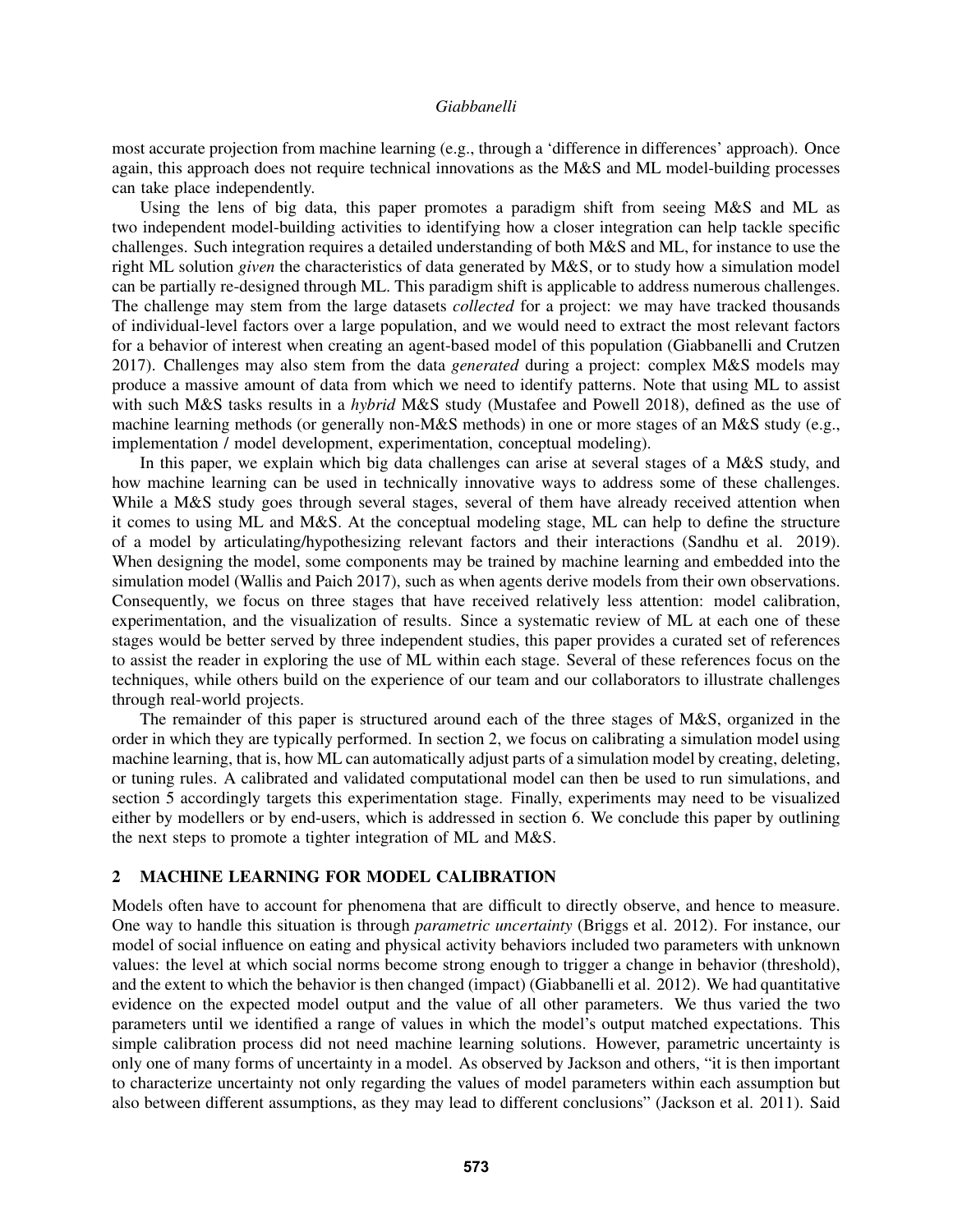otherwise, there is uncertainty when we are forced to make structural choices or 'assumptions' that affect the model's dynamics. Such assumptions are particularly common when modeling the decision-making processes of individuals, which includes several unobservable factors such as the threshold and impact aforementioned.

Within the context of Agent Based Modeling (ABM), there are at least two approaches to reduce structural uncertainty in the agents' rules via machine learning. One approach posits that, since humans have a brain, their virtual counterpart can be equipped with a neural network as well. This solution was implemented and presented at the 2017 Winter Simulation Conference, showing that a deep neural network can be trained and embedded within each agent [\(Negahban 2017\)](#page-11-5). This novel data-driven approach treats cognition as a blackbox with a focus on accuracy. However, if the goal is to preserve the data- and theory-driven nature of a model, then the agents' decision-making processes can only be adjusted rather than entirely derived using machine learning. To this end, we discuss a second approach in this section.

Fuzzy Cognitive Maps (FCMs) are a modeling approach rooted in soft computing. They externalize the perspectives or 'mental models' held by participants into a computational model that articulates key factors and the rules governing their dynamics. For instance, our study at the 2018 Spring Simulation showed how mental models were externalized from 264 participants as FCMs, and compared them to understand differences between their rules [\(Lavin et al. 2018\)](#page-10-4). Creating computational models in the form of FCMs may be as simple for participants as completing a questionnaire which is then automatically transformed into an FCM [\(Giabbanelli and Crutzen 2014\)](#page-10-5). As an FCM contains the mental model of a person, it can be embedded within an agent. Hybrid ABM/FCM simulation models thus equip each agent with an FCM [\(Giabbanelli et al. 2019\)](#page-10-6). However, the simplicity of building an FCM starts to become a problem at this stage because individuals may not be aware of all the factors that truly shape their decision-making processes, or they may struggle to assess the causal strengths of rules connecting factors. To reduce this uncertainty when data is also available, Papageorgiou has pioneered the use of machine learning for FCMs [\(Papageorgiou 2012\)](#page-11-6). For example, unsupervised learning techniques can fine-tune the strengths of the rules [\(Papageorgiou et al. 2006\)](#page-11-7), which may include removing a rule entirely (through a strength of 0) or adding in a rule (Figure [1\)](#page-3-0). Note that machine learning algorithms *can*, but do not have to, use big data to adjust the model's rules. For instance, a study trained the model using a survey of 10 questions administered to 2,903 respondents [\(Dikopoulou et al. 2017\)](#page-9-1), which is less than a 1 Mb file. Paradoxically, the absence of such training data would create the big data problem: without data to guide the search for the true model structure, we may have to generate a massive number of plausible model structures (i.e. large search space), assess each one, and navigate the results to select a suitable candidate. Said otherwise, the ability to employ machine learning to automatically tune a model avoids the big data problem of generating a massive number of possible rules.

In summary, modeling techniques such as FCMs have already been tightly coupled with machine learning for over a decade. This may not have reached the broader M&S community yet, where approaches such as ABM are more commonplace, but hybrid ABM/FCM models could leverage machine learning to automatically refine the agents' rules. A limiting factor to adopt this approach is a lack of familiarity with these tools. We need not only proficiency with several modelling approaches to avoid falling into the pitfalls of hybridization [\(Giabbanelli et al. 2017\)](#page-10-7), but also a deep understanding of how machine learning is automatically re-engineering some of the model's structure. This may prompt the M&S community to tighten the relation between modeling and machine learning in the curriculum of new modelers, going even further than "teaching computational modeling in the data science era" as we previously discussed [\(Giabbanelli](#page-10-8) [and Mago 2016\)](#page-10-8). As some M&S curriculum may already be part of degrees (e.g., systems engineering) that have limited room for an additional specialization, a practical alternative is to promote collaborations between experts in M&S and experts in machine learning. While our interdisciplinary practice of modeling often rests on the trio of modeller-experts-stakeholders, this need for technical collaborations may lead to adding a machine learning expert as a fourth role.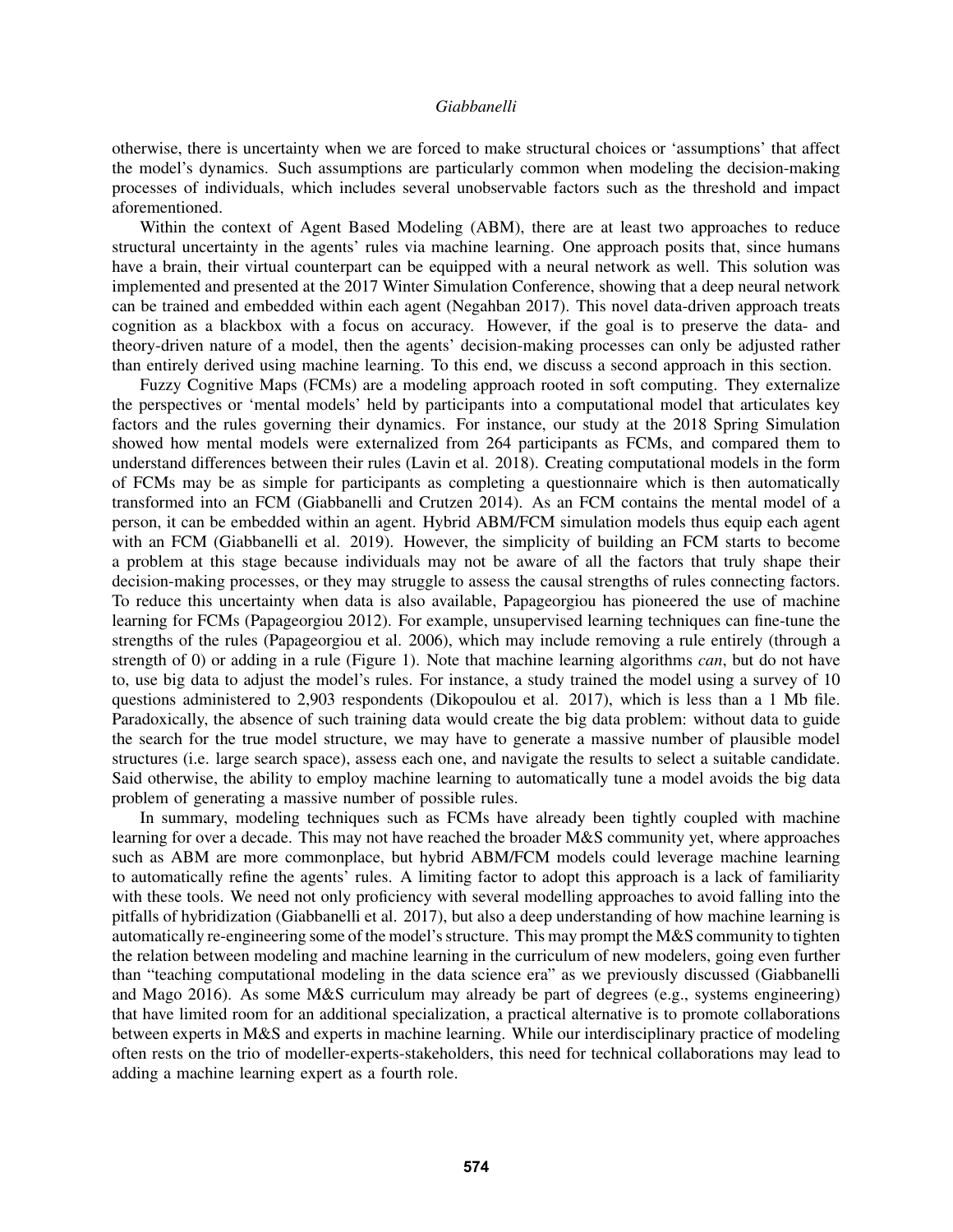

<span id="page-3-0"></span>Figure 1: Machine learning can calibrate a model, such as a Fuzzy Cognitive Map, which can then perform complex functions such as governing the decision-making activities of each agent in an Agent-Based Model. *Adapted from [\(Dikopoulou et al. 2017\)](#page-9-1) and [\(Giabbanelli et al. 2017\)](#page-10-7).*

# 2.1 Opportunity #1

Uncertainty is common in simulation models. Parametric uncertainty can be solved in small models by calibration rather than machine learning, e.g. by identifying a narrow range of parameter values that replicate the target model behavior. When models have structural uncertainty and data is available, machine learning can navigate the larger space of possible structures, thus avoiding the big data problem of generating many model structures and comparing their simulation outcomes. In particular, machine learning has been used for over a decade to fine-tune the structure of Fuzzy Cognitive Maps, which can now be used in Agent-Based Models to provide the agents' mental model. Given the multiplicity of case studies and the maturity of methods, the main barrier to using machine learning for model calibration is the expertise needed. Indeed, when a machine learning algorithm adjusts a model's structure, we must understand both the algorithm and the model. This can impact practices in M&S either by having experts on modeling *and* on machine learning in the same team, or by changing the curriculum to equip the next generation of modelers with machine learning skills.

## 3 MACHINE LEARNING AT THE EXPERIMENTATION STAGE

After calibrating and validating the model within its intended context of use, we can now perform *experiments*. In public policy-making, experiments may consist of establishing a baseline and comparing it with a series of potential interventions. For instance, Firmansyah and colleagues first computed the expected pollution level of a city in the absence of new interventions [\(Firmansyah et al. 2019\)](#page-10-9). This baseline outcome was then compared to alternative (or 'future') scenarios such as an increase in green space or a change in the energy mix. This type of experiment is relatively low on computations compared to the next two types that we will discuss. Indeed, the number of experiments is essentially a function of the number of scenarios and replications if the model is stochastic. Consider 1 baseline and 2 alternative scenarios, where each must be repeated 10 times: we will need  $3 \times 10 = 30$  runs. However, in many cases, the goal is not only to test *what* we should intervene on (e.g., do we change green space or the energy mix?) but also to accurately characterize to *which extent* (e.g., how much more green space do we need to make a difference?). Each scenario would then have to be run at different levels. In the model of Khademi *et al.*, the authors explored the five year prevalence of hypertension with respect to three different levels of change in social norms on food behaviors [\(Khademi et al. 2018\)](#page-10-0). The number of experiments is now growing as a function of scenarios, levels, and replications. This number grows even larger when the scenarios need to be identified from the model's behavior instead of being pre-determined. For example, the pollution level in Firmansyah's model is driven directly by several parameters (e.g., green space, waste infrastructure, energy mix) and indirectly by many others. Any of these parameters is a potential policy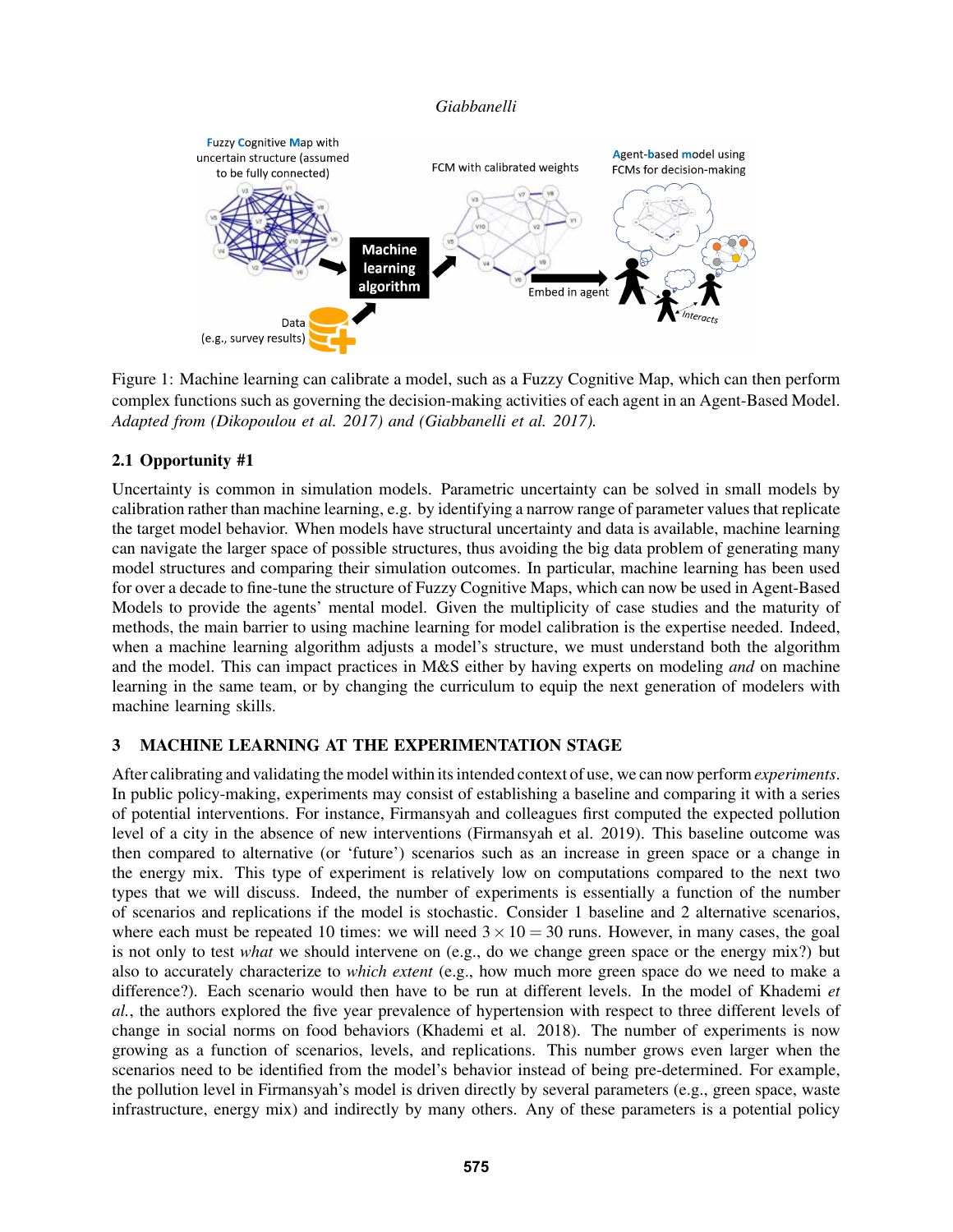

<span id="page-4-0"></span>Figure 2: A cellular automaton model of HIV represents the state of each biological cell as a color. Visualizing the state of the whole model consists of visualizing a color grid. Here, the user is visually five out of 12 time ticks of the model. As it is a stochastic model, another run can look different. *Adapted from [\(Giabbanelli et al. 2019\)](#page-10-10).*

lever, thus we may start by having *at least* as many scenarios as there are parameters. In practice, we have significantly more policy scenarios than parameters since a scenario can be defined by a synergistic action on *several* parameters jointly [\(Giabbanelli and Crutzen 2017\)](#page-10-1). As a result, the number of experiments can grow exponentially in the number of parameters and level. For instance, if ten parameters have only two levels, then we have  $2 \times 2 \times 2$  combinations, each of which needs to be repeated in stochastic models.  ${2^{10}}$ 

The exponential growth is not a challenge if two conditions are met: (*i*) the number of parameters and their levels is small, and (*ii*) each simulation run can be computed quickly. Design of Experiments (DoE) techniques such as factorial analyses are particularly effective in this situation [\(Giabbanelli and Crutzen](#page-10-11) [2013;](#page-10-11) [Giabbanelli et al. 2012\)](#page-10-2). Our analysis presented at the 2017 Winter Simulation Conference showed that all combinations could be explored for models with low computational costs having up to 25 binary parameters [\(Lavin and Giabbanelli 2017\)](#page-10-12). However, there are also many cases of practical relevance where at least one of these two conditions is violated. If only (*i*) is violated, then we have a big data explosion (similarly to the previous section) but the problem may still be tractable. If both are violated, then it becomes prohibitive to even generate the big dataset of simulation results.

When using causal connections in a Fuzzy Cognitive Map as policy levers, Firmansyah's model includes 98 parameters [\(Firmansyah et al. 2019\)](#page-10-9) and the Provincial Health Services Authority model of obesity has as many as 269 parameters [\(Drasic and Giabbanelli 2015\)](#page-10-13). Even *if* each parameter only had two levels and computations were fast, generating  $2^{269}$  combinations would still be beyond the scope of big data. In contrast, detailed biological models for the spread of the Human Immunodeficiency Virus (HIV) may have few parameters but a single run can be extremely costly (Figure [2\)](#page-4-0) given the number of cells in a human body, the need to track the different genome of each infected cell, a temporal resolution in hours but a duration spanning years. Such cases call for innovative and efficient approaches to run experiments.

A well-chosen Design of Experiments allows us to select a few combinations of parameter values to approximate a model's behavior [\(Sanchez et al. 2018;](#page-11-8) [Law 2017\)](#page-11-9), but two observations suggest that machine learning can go further. First, the *computational costs of experiments* are not always identical, even when using the same model. For instance, one combination of parameter values in the HIV model can produce a low viral load (so we must simulate until the end to guarantee that the patient remains healthy), but another may quickly lead to the onset of AIDS (so the simulation can stop). Similarly, a simulation of an epidemic can stop if the virtual population has died. Second, the outcome for each combination of parameter values is not necessarily unique: a similar combination may yield an indistinguishable outcome within the application context. Taken together, these observations suggest that a machine learning model can be used to predict the cost of an experiment and, particularly for the costly ones, predict their outcomes from the experiments that we have already performed. The type of machine learning model to build depends on whether we seek a fine-grained numerical prediction or a coarser categorical prediction. For a given experiment, a binary classification can tell us whether computations are too costly, or predict very different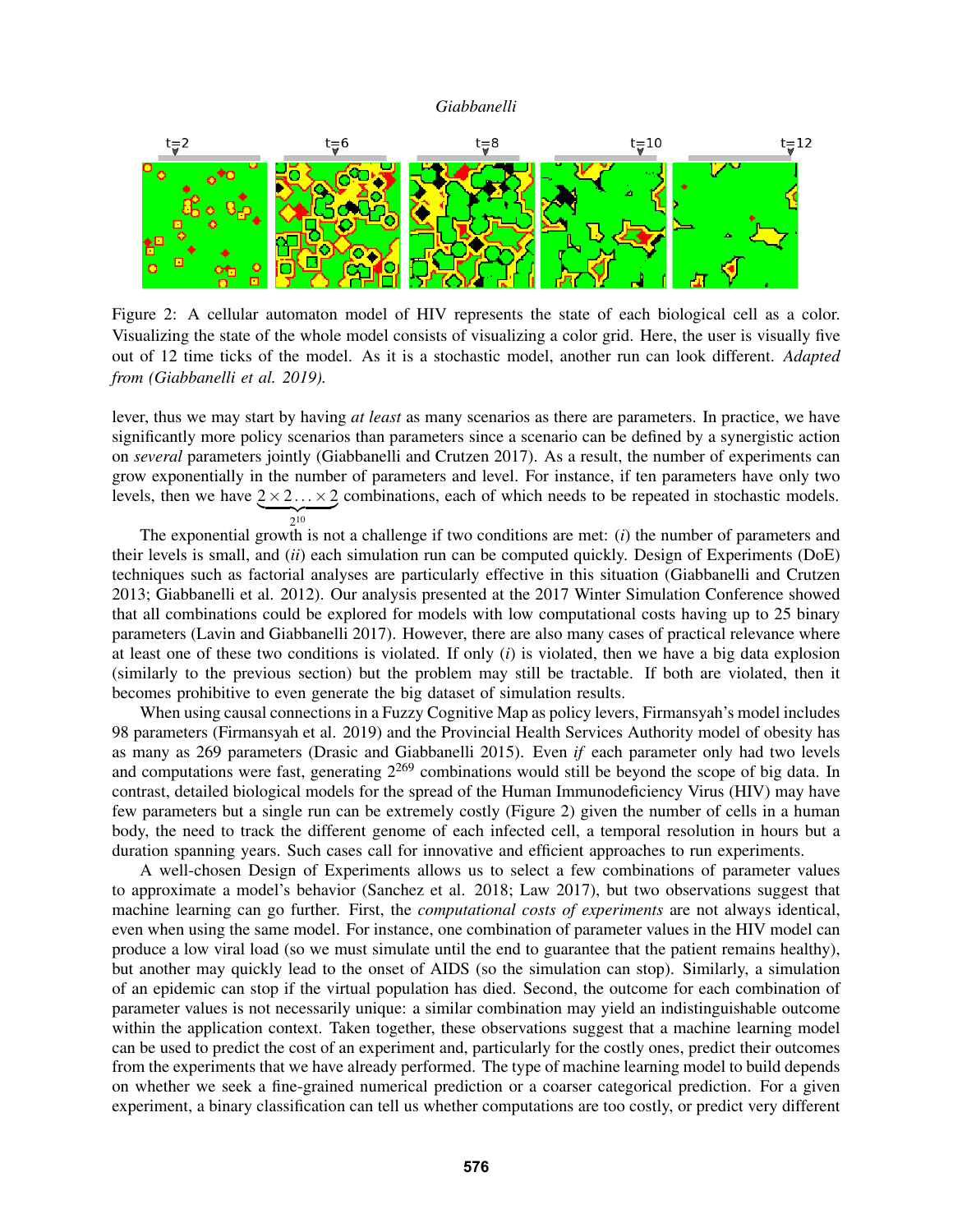outcomes (e.g., the disease either prevails or disappears). A multi-class classification could categorize the computations (e.g., very/moderately/not expensive) or the outcome (e.g., most/few/no people are infected). Finally, a regression can output the specific cost (e.g., in minutes) or outcome (e.g., prevalence of a disease).

Some of this potential has been shown in the last few years. Noting that Agent-Based Models "are quite heavy computationally" but that we need a "large number of simulations", van der Hoog concluded that the aforementioned issue of "computational intractability is therefore looming and ubiquitous". His suggested solution is "to use machine learning algorithms in order to reduce the computer simulation to a lighter form, by emulating the models", that is, through surrogate modelling. He then proposed to use deep neural networks either at a micro-level, to predict each agent's behavior, or at a macro-level, to emulate the entire Agent-Based Model [\(van der Hoog 2019\)](#page-11-10). This proposition was realized by Lamperti *et al.*, who successfully created a machine learning surrogate of an ABM using XGBoost and decision trees [\(Lamperti](#page-10-14) [et al. 2018\)](#page-10-14). The authors also noted how this machine learning approach differs from *kriging*, which is hard to apply to models with many parameters and can lead to very smooth response surfaces unlike those produced by an ABM. As machine learning surrogates *can* be built effectively, the next task is to select the right type of surrogate (e.g., support vector machine, neural networks). Gorissen developed an automatic approach for this model type selection problem [\(Gorissen et al. 2009\)](#page-10-15). Finally, as we need to perform *some* experiments to create training data for the machine learning model, we should identify which experiments are likely to capture the rugged response surface of a simulation model. Edali and Yucel showed that sequential sampling can perform this task accurately (Edali and Yücel 2019).

## 3.1 Opportunity #2

Finding the best policy levers in a model may require a tremendous amount of experiments. This big data generation can become intractable when there is also a high computational cost associated with performing each experiment. Machine learning can address this issue by creating a computationally cheaper model, that is, via surrogate modeling. A surrogate can leverage previous experiments to *predict the outcome* instead of performing new simulations, and/or identify identify which simulations are really needed. Future work may also use machine learning to *predict the cost* of an experiment before deciding whether to conduct it.

# 4 VISUALIZING MODEL RESULTS WITH MACHINE LEARNING

# 4.1 How Can Visualizations of Big Data Offer Insight into a Model's Behavior?

Visualization can take place at many stages of M&S for different reasons. For instance, in the first phase of conceptual modeling, we may visualize a dataset to identify important elements that would need to be included in the model. In a later phase of conceptual model, we can visually compare the structure of a model with the available evidence [\(Giabbanelli and Jackson 2015\)](#page-10-17). During verification, we can visually explore the outputs vis-a-vis the expected model behavior, that is, we already have a notion of what would be wrong visually. For example, noticing that agents get stuck or witnessing the unlikely disappearance of a disease would then suggest errors in the implementation. Visualizing results of a verified and validated model is a different task: instead of looking for implementation errors by knowing what we should see, we try to *learn* from the output. We are thus looking for a variety of patterns across space (e.g., can regions be clustered in terms of model output?), time (e.g., are the entities' states stabilizing or oscillating?), and runs of the model (e.g., is there a lot of variability in the outputs?). Identifying patterns through this big, multi-faceted data is arduous. Consider that we are looking for temporal patterns through as cycling through states [\(Giabbanelli and Baniukiewicz 2019\)](#page-10-18). A simple visualization would be to display the state of all agents at a given time tick. To go to another time tick, we can click and refresh the entire view (Figure [2\)](#page-4-0). In this situation, we would be unlikely to notice whether some of the agents are starting to cycle through the same sequence of states as they had fifteen steps ago. While we could visualize the data as time series, we may not be able to look at the time series of states for every single agent either. The big data nature of the output entails that there is too much information to track or even display at once.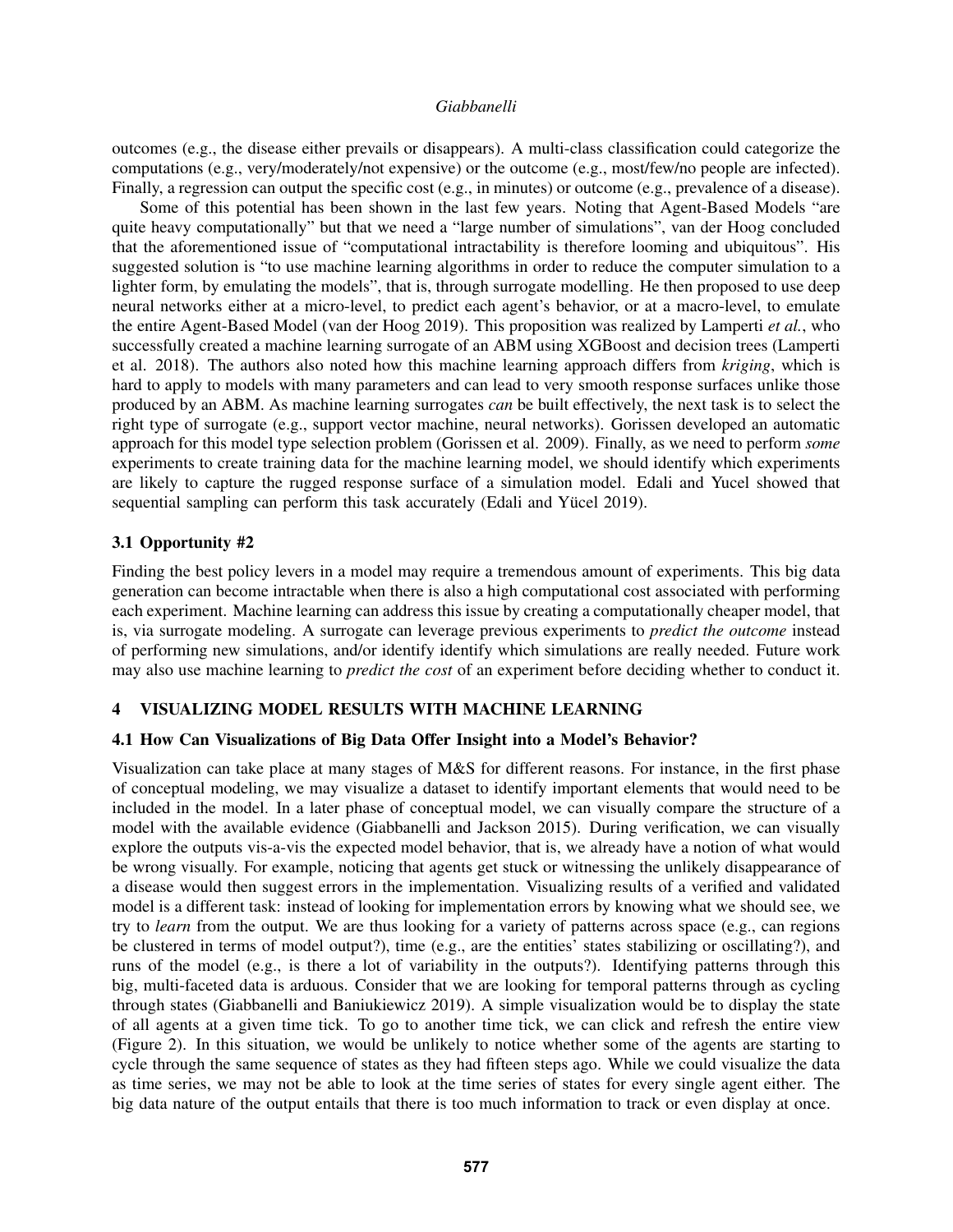

<span id="page-6-0"></span>Figure 3: This advanced environment provides multiple visualizations at the same time, such as a statetransition graph (top-left) and a bar chart (bottom-left). The main pane uses clock glyphs to wrap the successive states of a cell over time within a single display: the value at  $t = 0$  is positioned at 'noon', then the next value continues clock-wise. *Adapted from [\(Giabbanelli and Baniukiewicz 2019\)](#page-10-18).*

There are at least two ways in which machine learning can assist modelers with finding patterns in large multi-faceted data. First, machine learning can filter the data: instead of directly looking at the simulation output, we visualize the results of a machine learning model applied to this output. For example, hierarchical clustering can reveal how the output may be decomposed into spatial regions that are similar in states. Alternatively, we can visualize the simulation output with help from machine learning techniques, for instance by highlighting regions based on the cluster to which they belong. Similar situations were named 'visually enhanced mining' and 'computationally enhanced visualizations' respectively [\(Bertini and](#page-9-2) [Lalanne 2010\)](#page-9-2). Note that both situations differ from 'interactive model analysis' in which an interactive visualization serves to improve a machine learning model [\(Liu et al. 2017\)](#page-11-11).

While the broad principles of applying machine learning to visualizations of simulation outputs are easy to enunciate, the specifics still need to be defined by the M&S research community. Consider the case of visually enhanced mining, in which machine learning acts as filter. To create a software environment in which modelers could provide simulation data and automatically visualize results from machine learning algorithms, we would need three broad steps: (*i*) *select* suitable machine learning algorithms based on characteristics of the outputs and/or questions from modellers, (*ii*) run these algorithms on the outputs, and (*iii*) present the results through visualizations. Step (*ii*) may require an efficient implementation given the big data nature of the output, but it does not require innovation as it boils down to applying a suitable algorithm onto data. Research on step (*iii*) has already provided many possible solutions to visualize certain types of machine learning approaches, such as decision tree classifiers [\(van den Elzen and van Wijk 2011\)](#page-11-12), random forest classifiers [\(Welling et al. 2016\)](#page-11-13), or association rules [\(Hahsler and Karpienko 2017\)](#page-10-19). Even visualizations of highly complex machine learning models such as deep neural networks have emerged in the recent years [\(Kahng et al. 2018\)](#page-10-20).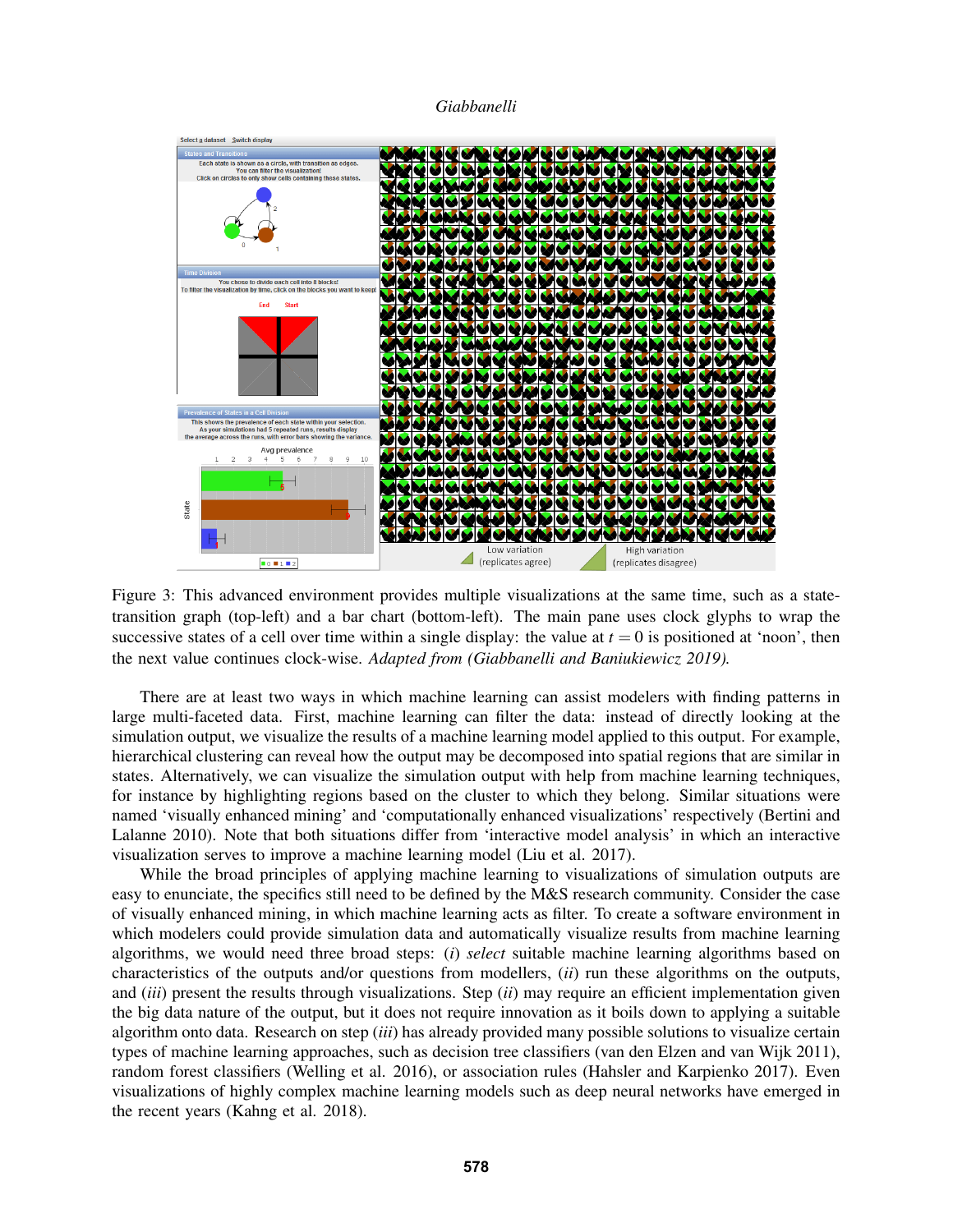The crux of the issue in developing the whole 'visually enhanced mining' environment is thus step (*i*): how to automatically *select* which machine learning algorithms are worth running on a set of simulation outputs? We cannot run a large collection of machine learning and tell modellers to somehow sift through the results, because that would be translating a big data problem (simulation output) into yet another big data problem (visualizing many machine learning models). The challenge may even be greater when developing 'computationally enhanced visualizations': given features of the data, questions from modellers, *and the visualizations used*, which machine learning methods should be selected to enhance these visualizations? While practices in machine learning are well-established to select *features of a dataset given a method*, here we face the inverse problem of *selecting machine learning models given the features of a dataset*. Some reviews have been devoted to listing properties of the dataset and suitable classifiers, such as the highly cited work of Lotte *et al.* within the context of ElectroEncephaloGraphy [\(Lotte et al. 2007\)](#page-11-14). Undertaking a similar effort within M&S would already be significant, but most benefits will be unlocked once this selection can be automatized.

## 4.2 Opportunity #3

The big data nature of a simulation output makes it challenging to create visualizations that are conducive to generating new insights into the model's behavior. These visualizations may be augmented or filtered using machine learning. However, either approach needs to *select* a suitable set of machine learning algorithms given the properties of the simulation output and/or questions from modellers. Selection itself is a machine learning task. A leap forward for the visualization of simulation outputs would thus be to use machine learning *twice*: first to select the right algorithms, and then applying them to create or enhance a visualization.

## 4.3 How Can we Adapt Visualizations to the Needs of the End-Users?

For modellers, a visualization may only be *one* of various ways to assess a model's behavior. We can rely on a variety of statistics displayed in table form. We may also employ software engineering techniques to guide the assessment when there are formal descriptions, such as a model description in the Systems Biology Markup Language [\(Hucka et al. 2018\)](#page-10-21), or descriptions of experiments with NEDL or SESSL [\(Peng et al.](#page-11-15) [2014\)](#page-11-15). The situation is different for the end-users who may not be able or interested to look into the code, statistics, and formal descriptions. This audience may thus rely more heavily on interactive visualizations. While the practice of accessible design provides detailed recommendations in general, two challenges are of particular interest here. First, seasoned modellers may be used to visualizations that turn out to be unfamiliar for the end-users. This can apply to more advanced visualizations such as parallel coordinates or using glyphs (Figure [3\)](#page-6-0), but it also holds for forms that modellers may assume to be more 'universally' understood. For instance, we developed a software that lets policymakers interact with a weighted, directed network [\(Giabbanelli and Baniukiewicz 2018\)](#page-10-22). Our usability test showed that policymakers occasionally struggled in using such large node-links diagrams [\(Giabbanelli et al. 2016\)](#page-10-23). The struggle may be subtle as end-users may be *able* to correctly accomplish a task using a visualization of outputs, yet it takes them too long to be feasible in practice, or they may not be confident that they did it correctly [\(Giabbanelli and](#page-10-18) [Baniukiewicz 2019\)](#page-10-18). The second challenge is that models that are truly useful for end-users may kept on being employed much beyond the duration of the initial engagement with modellers. That is, users will eventually be on their own using the models and examining visualizations of outputs. In this context, they may realize that they have new questions, which may be cumbersome or even impossible to answer using the visualizations provided. Revising the software every time creates a barrier (e.g., human, financial) and may not always be an option.

Machine learning presents opportunities to address both challenges for end-users as it can *adapt* the visualization to their needs. While the previous subsection focused on adapting to the data's characteristics, the emphasis here is on learning the right visualization *from the trace of user interactions*. In short, we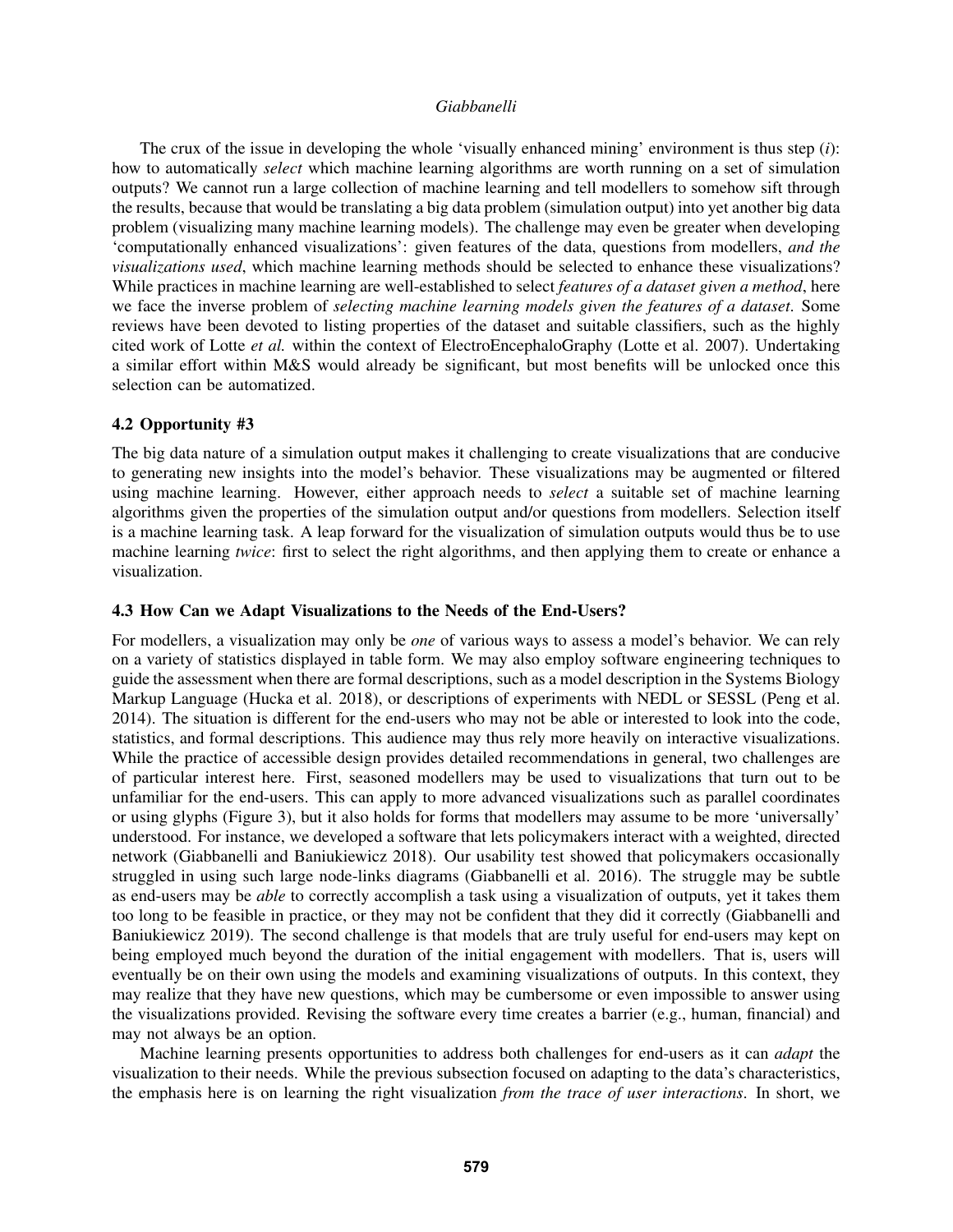

<span id="page-8-0"></span>Figure 4: Two possible visualizations from the same simulation outputs: (a) a stack bar chart, aggregating the state of all entities; and (b) a time series, showing the state of one entity.

can know what a user did by logging mouse motions, clicks (e.g. to select or undo), and pauses [\(Dou](#page-9-3) [et al. 2009;](#page-9-3) [Brown et al. 2014\)](#page-9-4). For some category of end-users, devices that perform eye tracking may also be available to capture exactly what they are looking at. From these traces, we may infer what a user wishes to do, and propose a visualization that is more supportive of this goal. Consider the example in the previous section where we show the state of all entities at one time tick of the simulation. A user wishing to see which entities changed state from  $t$  to  $t+1$  may be repeatedly going back-and-forth between these two time ticks. The software may realize that the user wishes to perform a comparison, and thus adapt the visualization by highlighting entities whose state changes while dimming the other ones.

There can be a problematic temptation to believe that machine learning can perfectly reveal what users truly desire based on what they do. The reality is more nuanced, so an operational definition is needed to appreciate practical opportunities and limitations. Let us denote by  $V$  the set of all visualizations that the application can provide. At a given time *t*, a user interacts with a subset  $V_t \subseteq V$  of the visualizations, such as a bar chart and state-transition graph (Figure [3\)](#page-6-0). The actions performed by users (e.g., clicking on a button, selecting an entity) are logged as a time-ordered sequence  $a_1, \ldots, a_i, \ldots, a_n$  where each action tells us what the user did within an environment  $V_t$  at time  $t$ . The machine learning task is to predict what  $V_{t+1}$  should be given the actions  $a_1, \ldots, a_t$ . This is similar to the use of machine learning on-the-fly to adapt data structures, where the sequence of actions (e.g., adding, deleting, searching) serves to predict the structure into which we swap [\(Eastep et al. 2011\)](#page-10-24). One essential limitation is that the prediction depends on what the user *was able* to do with the previous visualizations. For instance, if all the user can do is interact with a pie chart showing *aggregate* simulation results (e.g., half of the agents are infected), we cannot tell that the goal was actually to track the state of *a specific agent* over time. The other limitation is that several candidates for  $V_{t+1}$  can be equally likely given the log of actions. Consider that a user visualizes the state of each entity at the beginning of the simulation, then moves onto the next time tick, and so on until the end of the simulation (Figure [2\)](#page-4-0). The user may have wanted to get a sense for the prevalence of different states throughout the simulation, which can be done through an aggregate such as a stacked bar chart (Figure [4-](#page-8-0)a). Alternatively, the user may have been tracking the state of *one* specific entity, and a time series for this entity would be useful (Figure [4-](#page-8-0)b). The user may even have wanted to see the spread of an infection from a given point, in which case a contour plot may have worked. A machine learning model may thus *suggest* likely visualizations to the user, but should not automatically switch to one. As automatically guiding a user through visualizations is an open field of research, several prototypes have been proposed but mature solutions are still in development [\(Ceneda et al. 2017\)](#page-9-5). In the "Small Multiples, Large Singles" approach, users start with a large visualization and are shown several possible next steps as 'small visualizations' to succeed in their task [\(van den Elzen and van Wijk 2013\)](#page-11-16). More recently, Voyager (and its successor Voyager 2) supported users in "browsing of recommended charts chosen according to statistical and perceptual measures" [\(Wongsuphasawat et al. 2016\)](#page-11-17).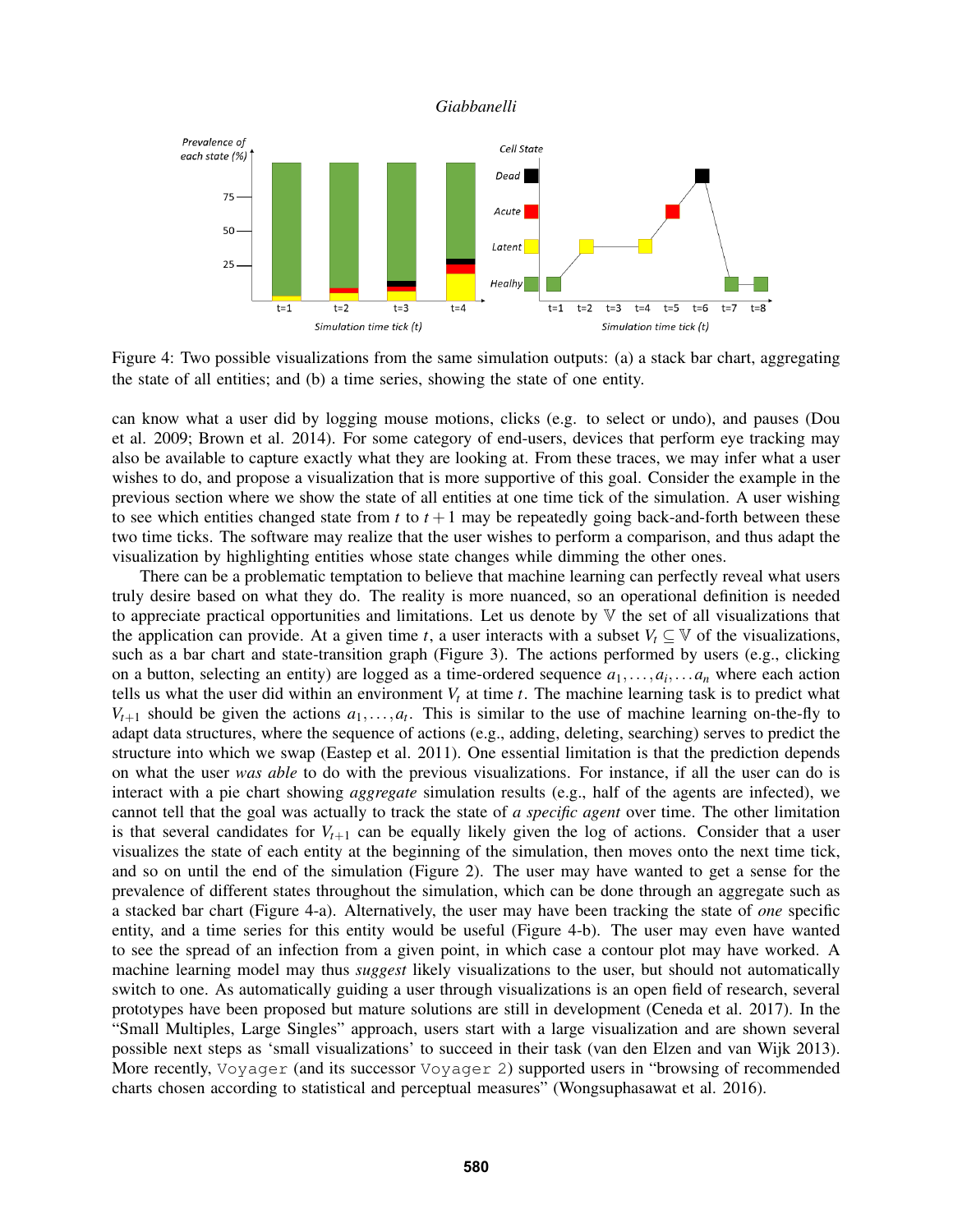## 4.4 Opportunity #4

Visualizations support end-users in generating insight from simulation results. However, the needs and abilities of end-users may be difficult to precisely capture for modellers when creating visualizations, or they may change beyond the initial engagement with modellers. Machine learning can use the sequence of interactions that end-users have with current visualizations to suggest which visualizations should be next to support their task. There are limitations since the same interactions may be associated with several tasks, and these interactions are constrained by visualizations provided to end-users. Automatically guiding end-users through visualizations of simulation outputs using machine learning is an important area of future work to support the use and impact of models.

# 5 CONCLUSION

Neither Modeling & Simulation nor Machine Learning are novel research fields. This article explored the many benefits that can emerge from using existing methods in machine learning to support several key steps performed in the simulation community, such as investigating the model's parameter space or visualizing the results of experiments. As the lack of big data methods in Modeling  $\&$  Simulation might partly stem from a lack of expertise, this article also contributes to drawing the attention of our community to the new field of possibilities that machine learning offers with respect to current and future simulation challenges.

When a new approach with high potential is identified, there can be a temptation for end-users to aim at becoming experts in the approach. This is certainly attractive from a logistical standpoint, as end-users can then take care of their own needs, at their pace. However, acquiring another expertise can be challenging for simulationists. As getting students to graduate later by taking additional courses is an undesirable institutional outcome, simulation expertise is more likely to be traded for machine learning expertise by replacing M&S courses with ML courses. Time for professional training is also a finite bucket, as professionals may hardly be able to attend machine learning workshops and conferences unless they reduce exposure to simulation conferences. Adding roles to team members can thus backfire compared to considering, as we propose here, the addition of an expert in machine learning on suitable simulation projects. To enable this addition and make it fruitful, we form two recommendations. First, simulationists should be exposed to what machine learning can do for them, and what it needs (e.g., data requirements, computational costs). This would position simulationists as informed end-users who can identify reasonable questions in a given context. Second, bridges should be made between communities such that simulationists can identify the machine learning experts they need for their specific questions. Tracks such as 'Big Data in Simulation' (WinterSim'19) or 'AI and Simulation' (SpringSim'20) contribute to creating such bridges. Failure to build an interface between ML and M&S by ignoring either of these two points can not only bring disappointment but, if it happens repeatedly, set the field back instead of moving it forward.

### REFERENCES

- <span id="page-9-2"></span>Bertini, E., and D. Lalanne. 2010. "Investigating and Reflecting on the Integration of Automatic Data Analysis and Visualization in Knowledge Discovery". *ACM SIGKDD Explorations Newsletter* 11(2):9–18.
- <span id="page-9-0"></span>Briggs, A. H., M. C. Weinstein, E. A. Fenwick, J. Karnon, M. J. Sculpher, A. D. Paltiel, ISPOR-SMDM Modeling Good Research Practices Task Force et al. 2012. "Model Parameter Estimation and Uncertainty: a Report of the ISPOR-SMDM Modeling Good Research Practices Task Force-6". *Value in Health* 15(6):835–842.
- <span id="page-9-4"></span>Brown, E. T., A. Ottley, H. Zhao, Q. Lin, R. Souvenir, A. Endert, and R. Chang. 2014. "Finding Waldo: Learning About Users From Their Interactions". *IEEE Transactions on Visualization and Computer Graphics* 20(12):1663–1672.
- <span id="page-9-5"></span>Ceneda, D., T. Gschwandtner, T. May, S. Miksch, H.-J. Schulz, M. Streit, and C. Tominski. 2017. "Characterizing Guidance in Visual Analytics". *IEEE Transactions on Visualization and Computer Graphics* 23(1):111–120.
- <span id="page-9-1"></span>Dikopoulou, Z., E. Papageorgiou, V. Mago, and K. Vanhoof. 2017. "A New Approach Using Mixed Graphical Model for Automatic Design of Fuzzy Cognitive Maps From Ordinal Data". In *2017 IEEE International Conference on Fuzzy Systems*. July  $9<sup>th</sup>-12<sup>th</sup>$ , Naples, Italy, 1–6.
- <span id="page-9-3"></span>Dou, W., D. H. Jeong, F. Stukes, W. Ribarsky, H. R. Lipford, and R. Chang. 2009. "Recovering Reasoning Processes From user interactions". *IEEE Computer Graphics and Applications* 29(3):52–61.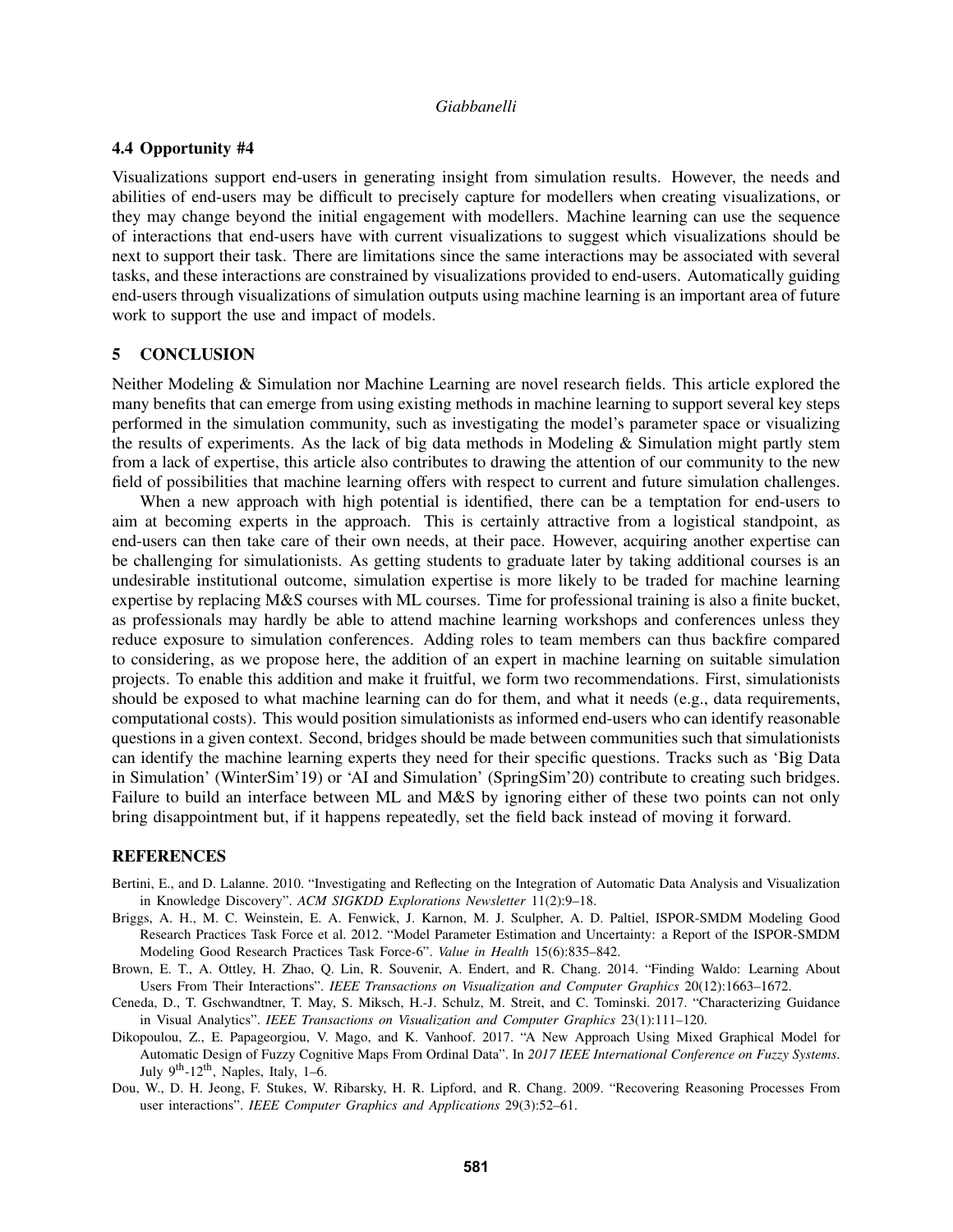- <span id="page-10-13"></span>Drasic, L., and P. J. Giabbanelli. 2015. "Exploring the Interactions Between Physical Well-being and Obesity". *Canadian Journal of Diabetes* 39:S12–S13.
- <span id="page-10-24"></span>Eastep, J., D. Wingate, and A. Agarwal. 2011. "Smart Data Structures: an Online Machine Learning Approach to Multicore Data Structures". In Proceedings of the 8th ACM International Conference on Autonomic Computing. June 14<sup>th</sup>-18<sup>th</sup>, Karlsruhe, Germany, 11–20.
- <span id="page-10-16"></span>Edali, M., and G. Yücel. 2019. "Exploring the Behavior Space of Agent-based Simulation Models Using Random Forest Metamodels and Sequential Sampling". *Simulation Modelling Practice and Theory* 92:62–81.
- <span id="page-10-9"></span>Firmansyah, H. S., S. H. Supangkat, A. A. Arman, and P. J. Giabbanelli. 2019. "Identifying the Components and Interrelationships of Smart Cities in Indonesia: Supporting Policymaking via Fuzzy Cognitive Systems". *IEEE Access* 7:46136–46151.
- <span id="page-10-23"></span>Giabbanelli, P., R. Flarsheim, C. Vesuvala, and L. Drasic. 2016. "Developing Technology to Support Policymakers in Taking a Systems Science Approach to Obesity and Well-being". *Obesity Reviews* 17:194–195.
- <span id="page-10-2"></span>Giabbanelli, P. J., A. Alimadad, V. Dabbaghian, and D. T. Finegood. 2012. "Modeling the Influence of Social Networks and Environment on Energy Balance and Obesity". *Journal of Computational Science* 3(1-2):17–27.
- <span id="page-10-22"></span>Giabbanelli, P. J., and M. Baniukiewicz. 2018. "Navigating Complex Systems for Policymaking Using Simple Software Tools". In *Advanced Data Analytics in Health*, 21–40. Cham, Switzerland: Springer.
- <span id="page-10-18"></span>Giabbanelli, P. J., and M. Baniukiewicz. 2019. "Visual Analytics to Identify Temporal Patterns and Variability in Simulations from Cellular Automata". *ACM Transactions on Modeling and Computer Simulation (TOMACS)* 29(1):5.
- <span id="page-10-11"></span>Giabbanelli, P. J., and R. Crutzen. 2013. "An Agent-based Social Network Model of Binge Drinking Among Dutch Adults". *Journal of Artificial Societies and Social Simulation* 16(2):10.
- <span id="page-10-5"></span>Giabbanelli, P. J., and R. Crutzen. 2014. "Creating Groups with Similar Expected Behavioural Response in Randomized Controlled Trials: a Fuzzy Cognitive Map Approach". *BMC Medical Research Methodology* 14(1):130.
- <span id="page-10-1"></span>Giabbanelli, P. J., and R. Crutzen. 2017. "Using Agent-based Models to Develop Public Policy About Food Behaviours: Future Directions and Recommendations". *Computational and Mathematical Methods in Medicine* 2017.
- <span id="page-10-6"></span>Giabbanelli, P. J., M. Fattoruso, and M. L. Norman. 2019. "Cofluences: Simulating the Spread of Social Influences via a Hybrid Agent-based/fuzzy Cognitive Maps Architecture". In *Proceedings of the 2019 ACM SIGSIM Conference on Principles of Advanced Discrete Simulation*. June 3rd-5th, Chicago, Illinois, 71–82.
- <span id="page-10-10"></span>Giabbanelli, P. J., C. Freeman, J. A. Devita, N. Rosso, and Z. L. Brumme. 2019. "Mechanisms for Cell-to-cell and Cell-free Spread of HIV-1 in Cellular Automata Models". In *Proceedings of the 2019 ACM SIGSIM Conference on Principles of Advanced Discrete Simulation*. June 3rd-5th, Chicago, Illinois, 103–114.
- <span id="page-10-7"></span>Giabbanelli, P. J., S. A. Gray, and P. Aminpour. 2017. "Combining Fuzzy Cognitive Maps With Agent-based Modeling: Frameworks and Pitfalls of a Powerful Hybrid Modeling Approach to Understand Human-environment Interactions". *Environmental Modelling & Software* 95:320–325.
- <span id="page-10-17"></span>Giabbanelli, P. J., and P. J. Jackson. 2015. "Using Visual Analytics to Support the Integration of Expert Knowledge in the Design of Medical Models and Simulations". *Procedia Computer Science* 51:755–764.
- <span id="page-10-8"></span>Giabbanelli, P. J., and V. K. Mago. 2016. "Teaching Computational Modeling in the Data Science Era". *Procedia Computer Science* 80:1968–1977.
- <span id="page-10-15"></span>Gorissen, D., T. Dhaene, and F. D. Turck. 2009. "Evolutionary Model Type Selection for Global Surrogate Modeling". *Journal of Machine Learning Research* 10:2039–2078.
- <span id="page-10-19"></span>Hahsler, M., and R. Karpienko. 2017. "Visualizing Association Rules in Hierarchical Groups". *Journal of Business Economics* 87(3):317–335.
- <span id="page-10-21"></span>Hucka, M., F. T. Bergmann, A. Dräger, S. Hoops, S. M. Keating, N. Le Novère, C. J. Myers, B. G. Olivier, S. Sahle, J. C. Schaff, L. P. Smith, and D. J. Wilkinson. 2018. "The Systems Biology Markup Language (SBML): Language Specification for Level 3 Version 2 Core". *Journal of Integrative Bioinformatics* 15(1).
- <span id="page-10-3"></span>Jackson, C. H., L. Bojke, S. G. Thompson, K. Claxton, and L. D. Sharples. 2011. "A Framework for Addressing Structural Uncertainty in Decision Models". *Medical Decision Making* 31(4):662–674.
- <span id="page-10-20"></span>Kahng, M., P. Y. Andrews, A. Kalro, and D. H. P. Chau. 2018. "ActiVis: Visual Exploration of Industry-scale Deep Neural Network Models". *IEEE Transactions on Visualization and Computer Graphics* 24(1):88–97.
- <span id="page-10-0"></span>Khademi, A., D. Zhang, P. J. Giabbanelli, S. Timmons, C. Luo, and L. Shi. 2018. "An Agent-Based Model of Healthy Eating with Applications to Hypertension". In *Advanced Data Analytics in Health*, 43–58. Cham, Switzerland: Springer.
- <span id="page-10-14"></span>Lamperti, F., A. Roventini, and A. Sani. 2018. "Agent-based Model Calibration Using Machine Learning Surrogates". *Journal of Economic Dynamics and Control* 90:366–389.
- <span id="page-10-12"></span>Lavin, E. A., and P. J. Giabbanelli. 2017. "Analyzing and Simplifying Model Uncertainty in Fuzzy Cognitive Maps". In *2017 Winter Simulation Conference*, edited by W. Chan, A. D'Ambrogio, G. Zacharewicz, N. Mustafee, G. Wainer, and E. Page, 1868–1879. Piscataway, New Jersey: Institute of Electrical and Electronics Engineers.
- <span id="page-10-4"></span>Lavin, E. A., P. J. Giabbanelli, A. T. Stefanik, S. A. Gray, and R. Arlinghaus. 2018. "Should We Simulate Mental Models to Assess Whether They Agree?". In *Proceedings of the Annual Simulation Symposium*, 6. Society for Computer Simulation International.